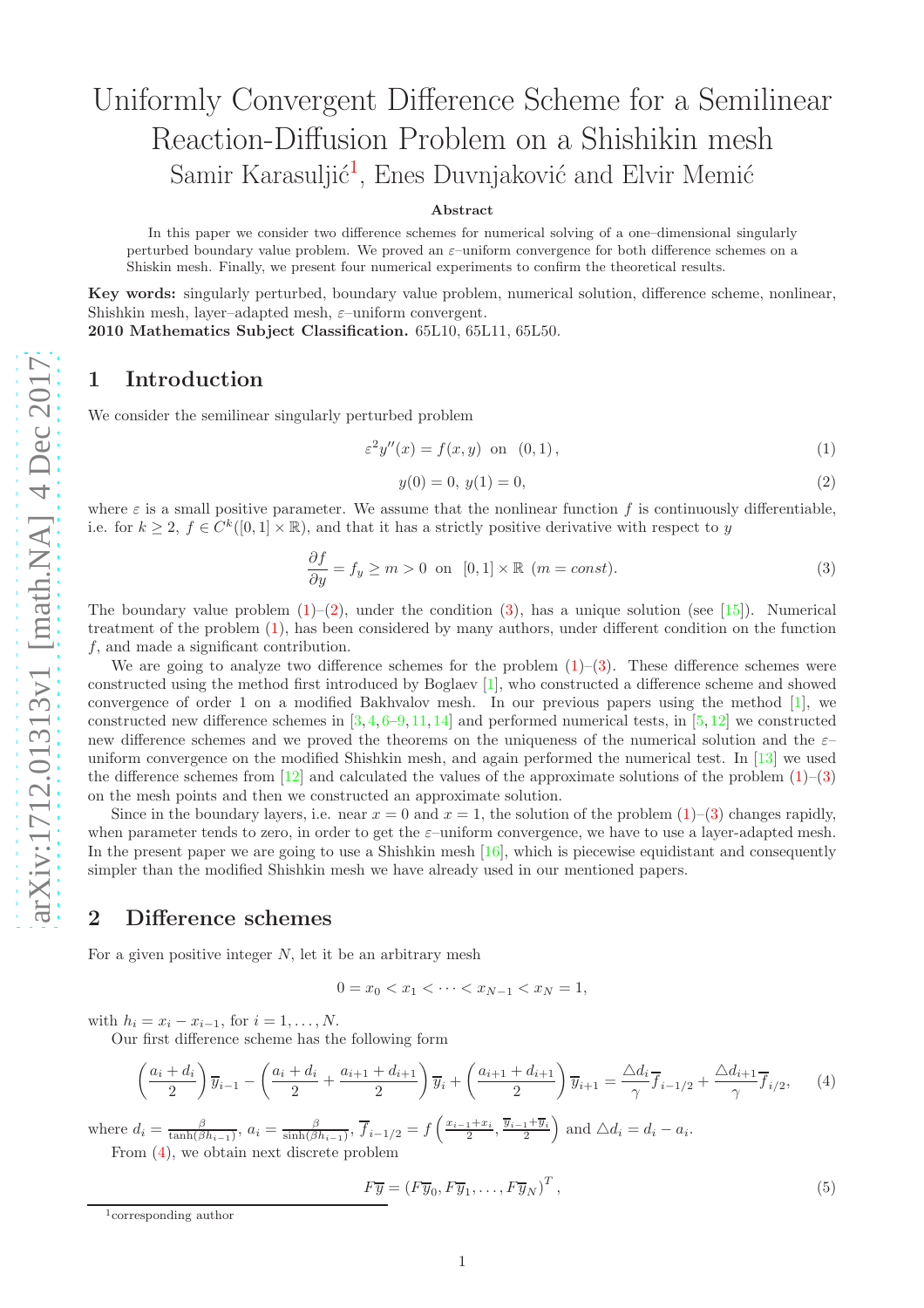where

$$
F\overline{y}_0 = \overline{y}_0 = 0,
$$
  
\n
$$
F\overline{y}_i = \frac{\gamma}{\Delta d_i + \Delta d_{i+1}} \left[ \frac{a_i + d_i}{2} \overline{y}_{i-1} - \left( \frac{a_i + d_i}{2} + \frac{a_{i+1} + d_{i+1}}{2} \right) \overline{y}_i + \frac{a_{i+1} + d_{i+1}}{2} \overline{y}_{i+1} - \frac{\Delta d_i}{\gamma} \overline{f}_{i-1/2} - \frac{\Delta d_{i+1}}{\gamma} \overline{f}_{i/2} \right] = 0, i = 1, 2, ..., N - 1,
$$
 (6)  
\n
$$
F\overline{y}_N = \overline{y}_N = 0,
$$

and  $\overline{y} := (\overline{y}_0, \overline{y}_1, \dots, \overline{y}_N)^T$  is the solution of the problem

<span id="page-1-1"></span><span id="page-1-0"></span>
$$
F\overline{y} = 0.\t\t(7)
$$

Second difference scheme has the following form

$$
(3a_i + d_i + \triangle d_{i+1}) (\tilde{y}_{i-1} - \tilde{y}_i) - (3a_{i+1} + d_{i+1} + \triangle d_i) (\tilde{y}_i - \tilde{y}_{i+1}) = \frac{\tilde{f}_{i-1} + 2\tilde{f}_i + \tilde{f}_{i+1}}{\gamma} (\triangle d_i + \triangle d_{i+1}), \quad (8)
$$

where  $d_i = \frac{\beta}{\tanh(\beta h_{i-1})}$ ,  $a_i = \frac{\beta}{\sinh(\beta h_{i-1})}$ ,  $\tilde{f}_i = f(x_i, \tilde{y}_i)$  and  $\Delta d_i = d_i - a_i$ . From [\(8\)](#page-1-0), we obtain second discrete problem

<span id="page-1-4"></span>
$$
G\tilde{y} = (G\tilde{y}_0, G\tilde{y}_1, \dots, G\tilde{y}_N)^T, \tag{9}
$$

where

$$
G\tilde{y}_0 = \tilde{y}_0 = 0\tag{10}
$$

$$
G\tilde{y}_i = \frac{\gamma}{\Delta d_i + \Delta d_{i+1}} \left[ (3a_i + d_i + \Delta d_{i+1}) \left( \tilde{y}_{i-1} - \tilde{y}_i \right) - (3a_{i+1} + d_{i+1} + \Delta d_i) \left( \tilde{y}_i - \tilde{y}_{i+1} \right) \right]
$$
(11)

$$
-\frac{\tilde{f}_{i-1} + 2\tilde{f}_i + \tilde{f}_{i+1}}{\gamma} (\triangle d_i + \triangle d_{i+1})\bigg] = 0, \ i = 1, ..., N - 1,
$$
\n(12)

$$
G\tilde{y}_N = \tilde{y}_N = 0,\tag{13}
$$

and  $\tilde{y} = (\tilde{y}_0, \tilde{y}_1, \dots, \tilde{y}_n)^T$  is the solution of the problem

<span id="page-1-3"></span><span id="page-1-2"></span>
$$
G\tilde{y} = 0.\t(14)
$$

## 3 Theoretical background

In this paper we use the maximum norm

$$
||u||_{\infty} = \max_{0 \le i \le N} |u_i|, \qquad (15)
$$

for any vector  $u = (u_0, u_1, \dots, u_n)^T \in \mathbb{R}^{N+1}$  and the corresponding matrix norm. The next two theorems hold

**Theorem 3.1.** [\[12\]](#page-12-4) The discrete problem [\(7\)](#page-1-1) for  $\gamma \ge f_y$ , has the unique solution  $\overline{y} = (\overline{y}_0, \overline{y}_1, \overline{y}_2, \dots, \overline{y}_{N-1}, \overline{y}_N)^T$ , with  $\overline{y}_0 = \overline{y}_N = 0$ . Moreover, the following stability inequality holds

$$
\|w - v\|_{\infty} \leqslant \frac{1}{m} \|Fw - Fv\|_{\infty},\tag{16}
$$

for any vectors  $v = (v_0, v_1, \dots, v_N)^T \in \mathbb{R}^{N+1}$ ,  $w = (w_0, w_1, \dots, w_N)^T \in \mathbb{R}^{N+1}$ .

**Theorem 3.2.** [\[5\]](#page-11-4) The discrete problem [\(14\)](#page-1-2) has a unique solution  $\tilde{y}$  for  $\gamma \geq f_y$ . Also, for every  $u, v \in \mathbb{R}^{N+1}$ we have the following stabilizing inequality

$$
||u - v||_{\infty} \leqslant \frac{1}{m} ||Gu - Gv||_{\infty}.
$$

In the following analysis we need the decomposition of the solution y of the problem  $(1) - (2)$  $(1) - (2)$  to the layer component  $s$  and a regular component  $r$ , given in the following assertion.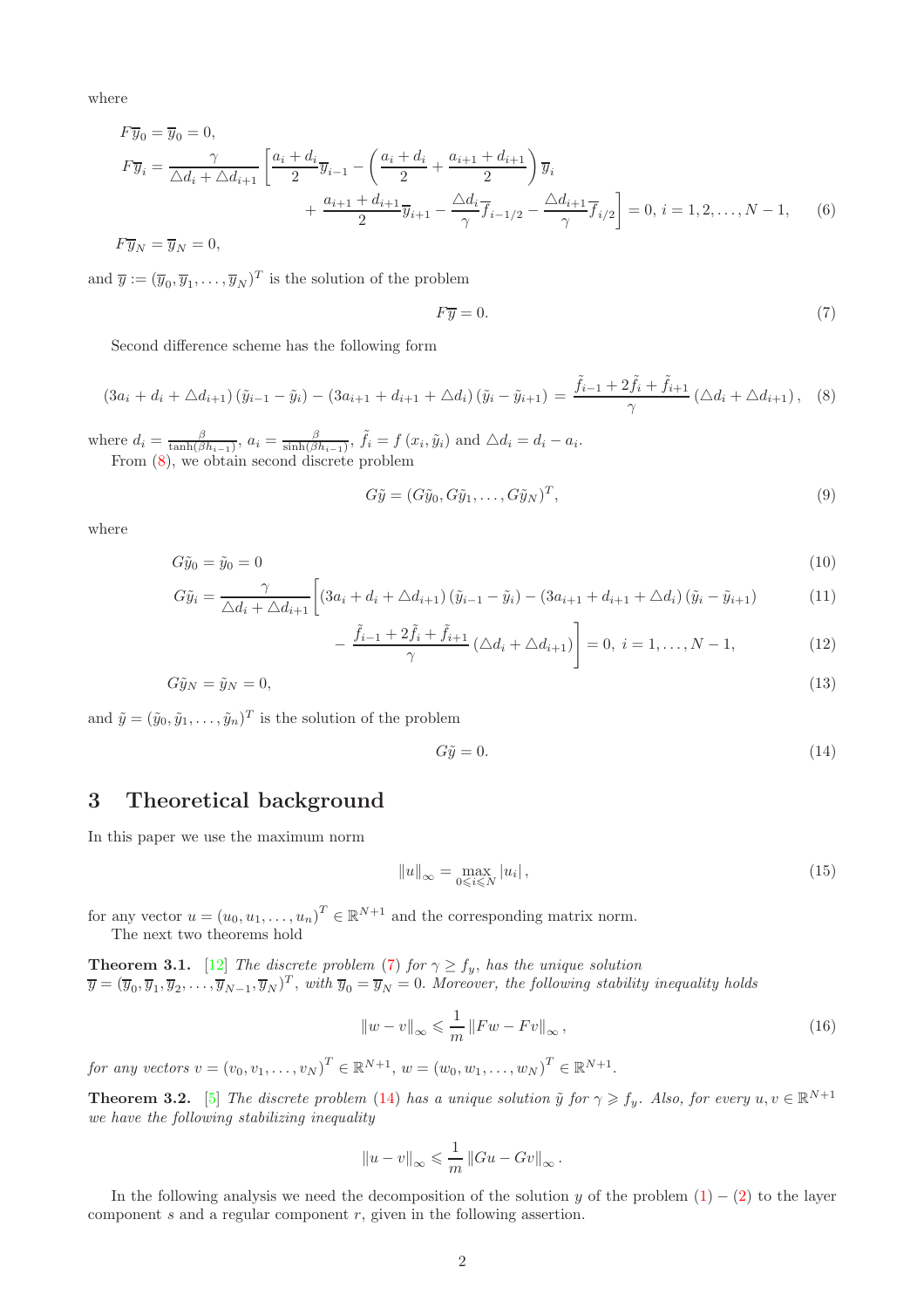**Theorem 3.3.** [\[19\]](#page-12-7) The solution y to problem  $(1) - (2)$  $(1) - (2)$  $(1) - (2)$  can be represented in the following way:

 $y = r + s$ .

where for  $j = 0, 1, ..., k + 2$  and  $x \in [0, 1]$  we have that

$$
\left| r^{(j)}(x) \right| \leqslant C,\tag{17}
$$

and

<span id="page-2-2"></span>
$$
\left| s^{(j)}(x) \right| \leqslant C \varepsilon^{-j} \left( e^{-\frac{x}{\varepsilon} \sqrt{m}} + e^{-\frac{1-x}{\varepsilon} \sqrt{m}} \right). \tag{18}
$$

## 4 Construction of the mesh

The solution of the problem  $(1)$ –[\(3\)](#page-0-3) changes fast near the ends of our domain [0, 1]. Therefore, the mesh has to be refined there. A Shishin mesh is used to resolve the layers. This mesh is piecewise equidistant and it's quite simple. It is constructed as follows (see [\[17\]](#page-12-8)). For given a positive integer N, where N is divisible by 4, we divide the interval [0, 1] into three subintervals

$$
[0,\lambda], \quad [\lambda,1-\lambda], \quad [1-\lambda,1].
$$

We use equidistant meshes on each of these subintervals, with  $1 + \frac{N}{4}$  points in each of  $[0, \lambda]$  and  $[1 - \lambda, 1]$ , and  $1 + \frac{N}{2}$  points in [1 –  $\lambda$ , 1]. We define the parameter  $\lambda$  by

$$
\lambda = \min\left\{\frac{1}{4}, \frac{2\varepsilon \ln N}{\sqrt{m}}\right\},\,
$$

which depends on N and  $\varepsilon$ . The basic idea here is to use a fine mesh to resolve the part of the boundary layers. More precisely, we have

$$
0 = x_0 < x_1 < \ldots < x_{i_0} < \ldots < x_{N-i_0} < \ldots < x_{N-1} < x_N = 1,
$$

with  $i_0 = N/4$ ,  $x_{i_0} = \lambda$ ,  $x_{N-i_0} = 1 - \lambda$ , and

$$
h_{i-1} = \frac{4\lambda}{N} \text{ for } i = 1, \dots, i_0, N - i_0, \dots, N,
$$
\n(19)

$$
h_{i-1} = \frac{2(1-2\lambda)}{N} \text{ for } i = i_0 + 1, ..., N - i_0.
$$
 (20)

If  $\lambda = \frac{1}{4}$  i.e.  $\frac{1}{4} \leq \frac{2\varepsilon \ln N}{N}$ , then  $\frac{1}{N}$  is very small relative to  $\varepsilon$ . This is unlike in practice, and in this case the method can be analyzed using standard techniques. Hence, we assume that

<span id="page-2-1"></span><span id="page-2-0"></span>
$$
\lambda = \frac{2\varepsilon \ln N}{\sqrt{m}}.\tag{21}
$$

From [\(19\)](#page-2-0) and [\(20\)](#page-2-1), we conclude that that the interval lengths satisfy

$$
h_{i-1} = \frac{8\varepsilon \ln N}{\sqrt{m}} \text{ for } i = 1, \dots, i_0, N - i_0, \dots, N,
$$
\n
$$
(22)
$$

and

$$
\frac{1}{N} \leq h_{i-1} \leq \frac{2}{N} \text{ for } i = i_0 + 1, ..., N - i_0.
$$
 (23)

#### 5 Uniform convergence

We will prove the theorem on uniform convergence of the difference schemes [\(4\)](#page-0-4) and [\(8\)](#page-1-0) on the part of the mesh which corresponds to  $[0, 1/2]$ , while the proof on  $[1/2, 1]$  can be analogously derived.

Namely, in the analysis of the value of the error the functions  $e^{-\frac{x}{\varepsilon}\sqrt{m}}$  and  $e^{-\frac{1-x}{\varepsilon}\sqrt{m}}$  appear. For these functions we have that  $e^{-\frac{x}{\varepsilon}\sqrt{m}} \geqslant e^{-\frac{1-x}{\varepsilon}\sqrt{m}}$ ,  $\forall x \in [0,1/2]$  and  $e^{-\frac{x}{\varepsilon}\sqrt{m}} \leqslant e^{-\frac{1-x}{\varepsilon}\sqrt{m}}$ ,  $\forall x \in [1/2,1]$ . In the boundary layer in the neighbourhood of  $x = 0$ , we have that  $e^{-\frac{x}{\varepsilon}\sqrt{m}} >> e^{-\frac{1-x}{\varepsilon}\sqrt{m}}$ , while in the boundary layer in the neighbourhood of  $x = 1$  we have that  $e^{-\frac{x}{\varepsilon}\sqrt{m}} \ll e^{-\frac{1-x}{\varepsilon}\sqrt{m}}$ . Based on the above, it is enough to prove the theorem on the part of the mesh which corresponds to  $[0,1/2]$  with the exclusion of the function  $e^{-\frac{1-x}{\varepsilon}\sqrt{m}}$ , or on [1/2, 1] but with the exclusion of the function  $e^{-\frac{x}{\varepsilon}\sqrt{m}}$ . Note that we need to take care of the fact that in the first case  $h_{i-1} \leq h_i$ , and in the second case  $h_{i-1} \geq h_i$ .

Let us start with the following two lemmas that will be further used in the proof of the first uniform convergence theorem on the part of the mesh from Section [3](#page-2-2) which corresponds to  $[x_{N/4-1}, 1/2]$  and  $x_{N/4} = \lambda$ .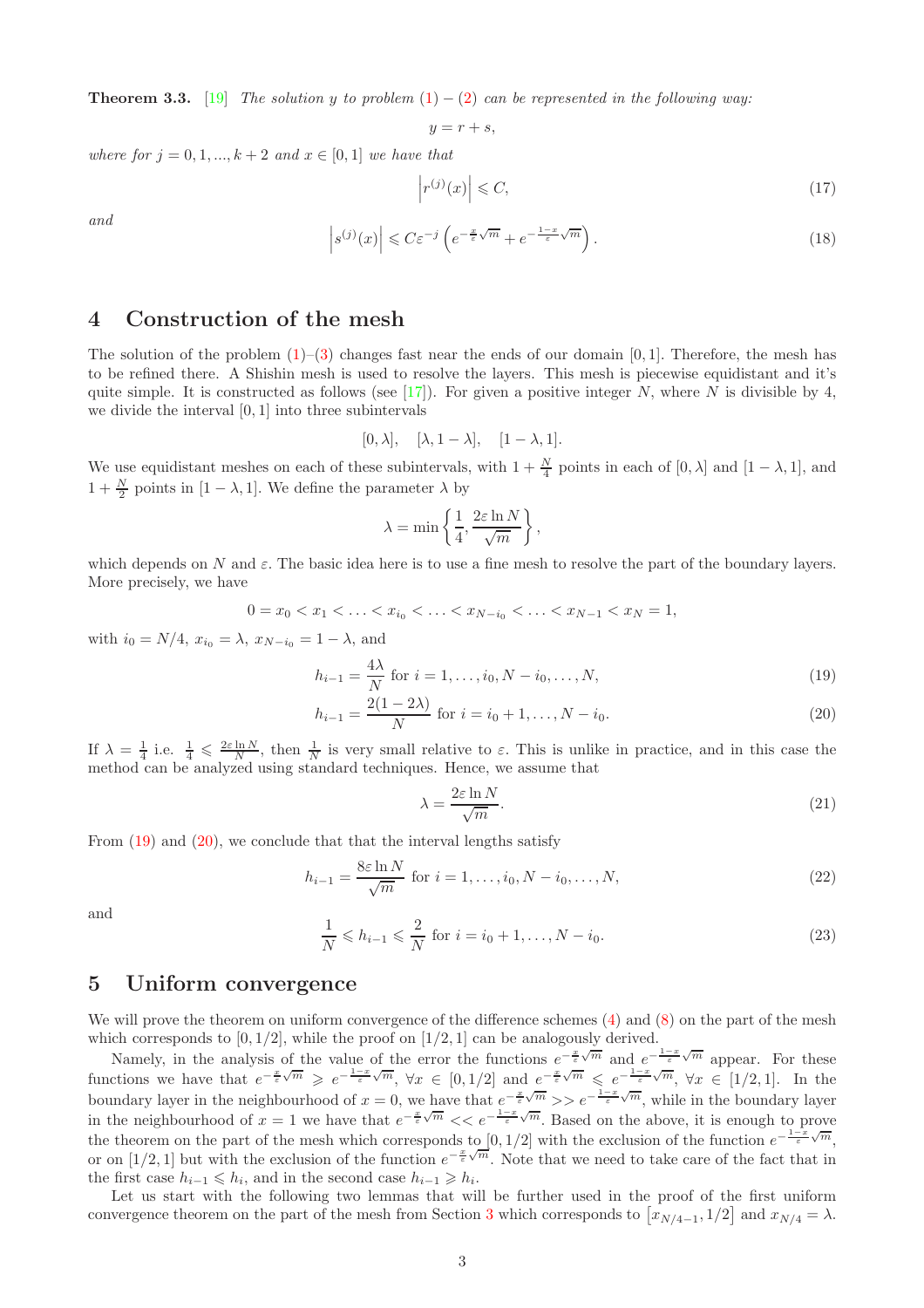<span id="page-3-2"></span>**Lemma 5.1.** Assume that  $\varepsilon \leq \frac{C}{N}$ . In the part of the Shiskin mesh from Section [3](#page-2-2), when  $x_i$ ,  $x_{i\pm 1} \in [x_{N/4}, 1/2]$ , we have the following estimate

$$
|Fy_i| \leqslant \frac{C}{N^2}, \ i = N/4, \dots, N/2 - 1. \tag{24}
$$

*Proof.* On this part of the mesh holds  $h_{i-1} = h_i$ , so we have that

$$
F y_i = \frac{\gamma}{2(\cosh(\beta h_i) - 1)} \left[ (1 + \cosh(\beta h_i)(y_{i-1} - 2y_i + y_{i+1}) - \frac{\cosh(\beta h_i) - 1}{\gamma} (f_{i-1/2} + f_{i/2}) \right]
$$
  
=  $\frac{\gamma}{2} \left( y_{i-1} - 2y_i + y_{i+1} - \frac{f_{i-1/2} + f_{i/2}}{\gamma} \right) - \frac{\gamma}{\cosh(\beta h_i) - 1} (y_{i-1} - 2y_i + y_{i+1}).$ 

Because of Theorem [3.3,](#page-2-2) and the fact that  $\varepsilon^2 y'' = f(x, y), x \in (0, 1)$ , we obtain

$$
|Fy_i| \leq C_1 \left[ |r_{i-1} - 2r_i + r_{i+1}| + |s_{i-1} - 2s_i + s_{i+1}| + \varepsilon^2 |y''_{i-1}| + \frac{1}{\cosh(\beta h_i) - 1} (|r_{i-1} - 2r_i + r_{i+1}| + |s_{i-1} - 2s_i + s_{i+1}|) \right].
$$

Again, due to Theorem [3.3](#page-2-2) and Taylor expansion, the following inequalities hold

$$
|r_{i-1} - 2r_i + r_{i+1}| = \left| \frac{r''(\xi_i^-)}{2} h_i^2 + \frac{r''(\xi_i^+)}{2} h_i^2 \right| \le C_2 h_i^2,
$$
  
\n
$$
|s_{i-1} - 2s_i + s_{i+1}| \le \frac{C_3}{N^2},
$$
  
\n
$$
\frac{1}{\cosh(\beta h_i) - 1} \le \frac{2}{(\beta h_i)^2} = \frac{2\varepsilon^2}{\gamma h_i^2} \le C_4,
$$
  
\n
$$
\varepsilon^2 |y''_{i-1}| \le C_5 \varepsilon^2 \left| \varepsilon^{-2} (e^{-\frac{x_{i-1}}{\varepsilon}\sqrt{m}} + e^{-\frac{1 - x_{i-1}}{\varepsilon}\sqrt{m}}) + r''_{i-1} \right| \le C_6 \left( \frac{1}{N^2} + \varepsilon^2 \right),
$$

where  $\xi_i^- \in (x_{i-1}, x_i)$  and  $\xi_i^+ \in (x_i, x_{i+1})$ . Finally, we have that

$$
|F y_i| \leqslant \frac{C}{N^2}.\tag{25}
$$

<span id="page-3-1"></span><span id="page-3-0"></span> $\Box$ 

<span id="page-3-3"></span>**Lemma 5.2.** Assume that  $\varepsilon \leq \frac{C}{N}$ . In the part of the Shiskin mesh from Section [3](#page-2-2), when  $x_i = x_{N/4}$ , we have the following estimate

$$
\left| F y_{N/4} \right| \leqslant \frac{C}{N}.\tag{26}
$$

*Proof.* Let us estimate  $||F y_{N/4}||_{\infty}$ , consider  $F y_i$  in the following form

$$
F y_i = \frac{\gamma}{\frac{\cosh(\beta h_{i-1}) - 1}{\sinh(\beta h_{i-1})} + \frac{\cosh(\beta h_i) - 1}{\sinh(\beta h_i)}} \left[ \frac{1 + \cosh(\beta h_{i-1})}{2\sinh(\beta h_{i-1})} y_{i-1} - \left( \frac{1 + \cosh(\beta h_{i-1})}{2\sinh(\beta h_{i-1})} + \frac{1 + \cosh(\beta h_i)}{2\sinh(\beta h_i)} \right) y_i + \frac{1 + \cosh(\beta h_i)}{2\sinh(\beta h_i)} y_{i+1} - \frac{\cosh(\beta h_{i-1}) - 1}{\gamma \sinh(\beta h_{i-1})} f_{i-1/2} - \frac{\cosh(\beta h_i) - 1}{\gamma \sinh(\beta h_i)} f_{i/2} \right], i = N/4 \quad (27)
$$

Let us first estimate the expressions from  $(27)$  using the nonlinear terms. Due to Theorem [3.3,](#page-2-2) and the fact that  $\varepsilon^2 y'' = f(x, y), x \in (0, 1)$ , we have that

$$
\frac{\gamma}{\cosh(\beta h_{i-1}) - 1} + \frac{\cosh(\beta h_i) - 1}{\sinh(\beta h_i)} \left| - \frac{\cosh(\beta h_{i-1}) - 1}{\gamma \sinh(\beta h_{i-1})} f_{i-1/2} - \frac{\cosh(\beta h_i) - 1}{\gamma \sinh(\beta h_i)} f_{i/2} \right| \leq C_3 \varepsilon^2 y''(x_{N/4}) \leq \frac{C_4}{N^2}.
$$
 (28)

For the linear terms from [\(27\)](#page-3-0), we have that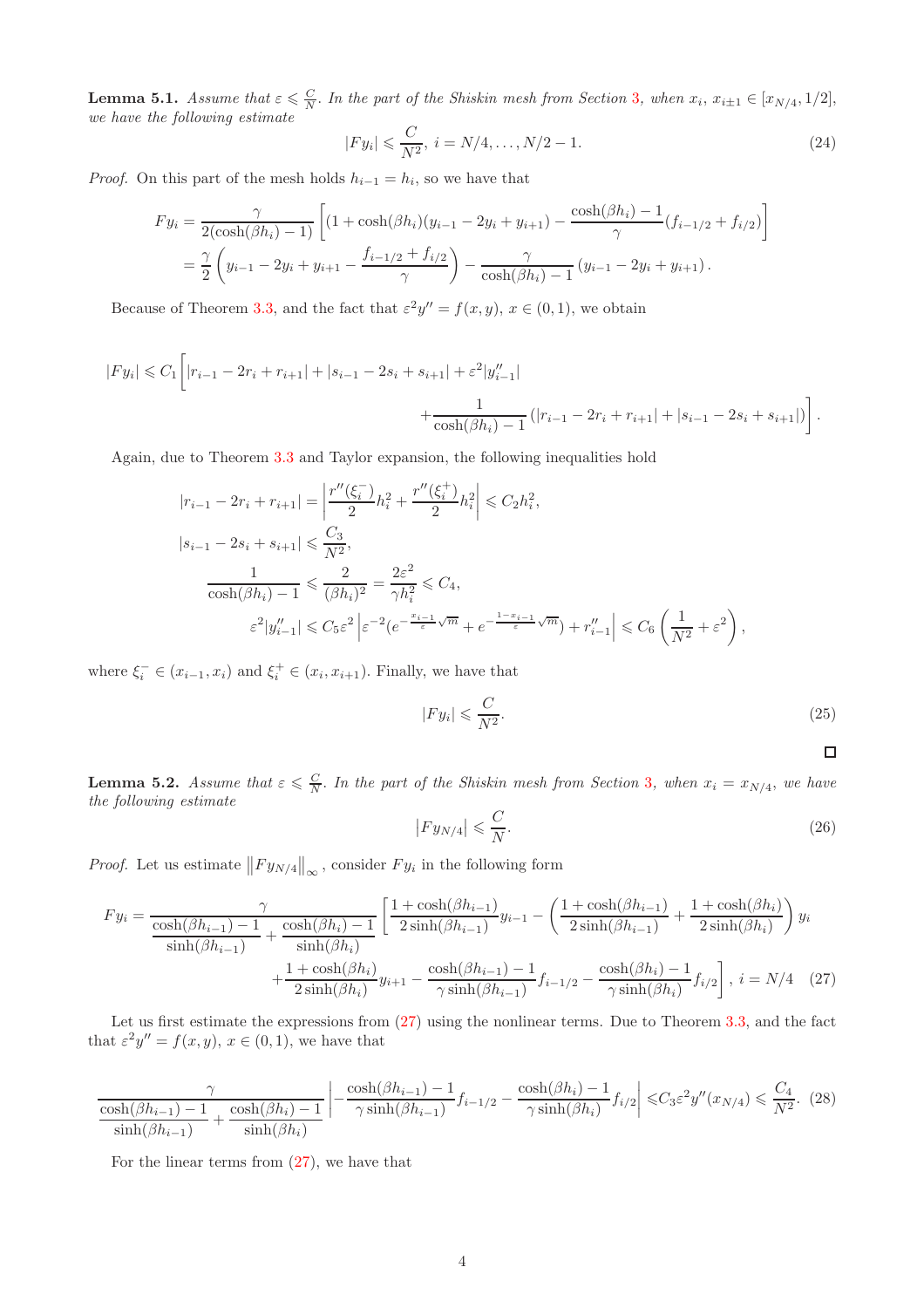$$
\frac{\cosh(\beta h_{i-1}) - 1}{\sinh(\beta h_{i-1})} + \frac{\cosh(\beta h_i) - 1}{\sinh(\beta h_i)}
$$
\n(29)

$$
\left[ \frac{1 + \cosh(\beta h_{i-1})}{2\sinh(\beta h_{i-1})} y_{i-1} - \left( \frac{1 + \cosh(\beta h_{i-1})}{2\sinh(\beta h_{i-1})} + \frac{1 + \cosh(\beta h_i)}{2\sinh(\beta h_i)} \right) y_i + \frac{1 + \cosh(\beta h_i)}{2\sinh(\beta h_i)} y_{i+1} \right] \tag{30}
$$

$$
= \frac{\gamma}{\frac{\cosh(\beta h_{i-1}) - 1}{\sinh(\beta h_{i-1})} + \frac{\cosh(\beta h_i) - 1}{\sinh(\beta h_i)}} \left[ \frac{1 + \cosh(\beta h_{i-1})}{2\sinh(\beta h_{i-1})} (y_{i-1} - y_i) - \frac{1 + \cosh(\beta h_i)}{2\sinh(\beta h_i)} (y_i - y_{i+1}) \right].
$$
 (31)

According Theorem [3.3,](#page-2-2) for the layer component s, we have that

$$
\frac{\gamma}{\frac{\cosh(\beta h_{i-1}) - 1}{\sinh(\beta h_{i-1})} + \frac{\cosh(\beta h_i) - 1}{\sinh(\beta h_i)}} \left| \frac{1 + \cosh(\beta h_{i-1})}{2\sinh(\beta h_{i-1})} (s_{i-1} - s_i) - \frac{1 + \cosh(\beta h_i)}{2\sinh(\beta h_i)} (s_i - s_{i+1}) \right|
$$
  

$$
\leq C_5 (|s_{i-1} - s_i| + |s_i - s_{i+1}|) \leq \frac{C_6}{N^2}.
$$
 (32)

For the regular component r, due to  $\frac{\cosh x - 1}{\sinh x} = \tanh \frac{x}{2}$  and our assumption  $\varepsilon \leq 1/N$ , we get that

$$
\frac{\gamma}{\cosh(\beta h_{i-1}) - 1} + \frac{\cosh(\beta h_i) - 1}{\sinh(\beta h_i)} \left| \frac{1 + \cosh(\beta h_{i-1})}{2\sinh(\beta h_{i-1})} (r_{i-1} - r_i) - \frac{1 + \cosh(\beta h_i)}{2\sinh(\beta h_i)} (r_i - r_{i+1}) \right|
$$
\n
$$
= \frac{\gamma}{\tanh\frac{\beta h_{i-1}}{2} + \tanh\frac{\beta h_i}{2}} \left| \frac{\tanh\frac{\beta h_{i-1}}{2}}{2} (r_{i-1} - r_i) + \frac{\tanh\frac{\beta h_i}{2}}{2} (r_i - r_{i+1}) + 2(r_{i-1} - r_i) - 2(r_i - r_{i+1}) \right|
$$
\n
$$
\leq C_7 \left( |r_{i-1} - r_i| + |r_i - r_{i-1}| + \frac{|r_{i-1} - r_i| + |r_i - r_{i+1}|}{\tanh(\beta h_i)} \right)
$$
\n
$$
\leq C_8 \left( \frac{\varepsilon \ln N}{N} + \frac{1}{N} + \frac{\varepsilon \ln N}{\tanh(\beta h_i)} \right) \leq \frac{C}{N}.
$$
\n(33)

Now, collecting [\(28\)](#page-3-1), [\(32\)](#page-4-0) and [\(33\)](#page-4-1), the statement of the lemma is therefore proven.

**Theorem 5.1.** The discrete problem [\(7\)](#page-1-1) on the mesh from Section [3](#page-2-2) is uniformly convergent with respect to  $\varepsilon$ and

$$
\max_{i} |y_{i} - \overline{y}_{i}| \leq C \begin{cases} \frac{\ln^{2} N}{N^{2}}, & i \in \{0, 1, ..., N/4 - 1\} \\ \frac{1}{N^{2}}, & i \in \{N/4 + 1, ..., 3N/4 - 1\} \\ \frac{1}{N}, & i \in \{N/4, 3N/4\} \\ \frac{\ln^{2} N}{N^{2}}, & i \in \{3N/4 + 1, ..., N\}, \end{cases}
$$
(34)

where y is the solution of the problem [\(1\)](#page-0-1)–[\(3\)](#page-0-3),  $\overline{y}$  is the corresponding solution of [\(7\)](#page-1-1) and  $C > 0$  is a constant independent of N and  $\varepsilon$ .

Proof. We are going to divide the proof of this theorem in four parts.

Suppose first that  $x_i, x_{i\pm 1} \in [0, \lambda], i = 1, \ldots, N/4$ . The proof for this part of the mesh has already been done in [\[12,](#page-12-4) Theorem 4.2]. It is hold that

<span id="page-4-2"></span>
$$
|Fy_i| \leq C \frac{\ln^2 N}{N^2}, \ i = 0, 1, \dots, N/4 - 1. \tag{35}
$$

Now, suppose that  $x_i, x_{i\pm i} \in [x_{N/4+1}, x_{N/2-1}]$ . Based on Lemma [5.1,](#page-3-2) we have that

<span id="page-4-3"></span>
$$
|Fy_i| \leqslant \frac{C}{N^2}.\tag{36}
$$

<span id="page-4-1"></span><span id="page-4-0"></span> $\Box$ 

In the case  $i = N/4$ , now based on Lemma [5.2,](#page-3-3) we have that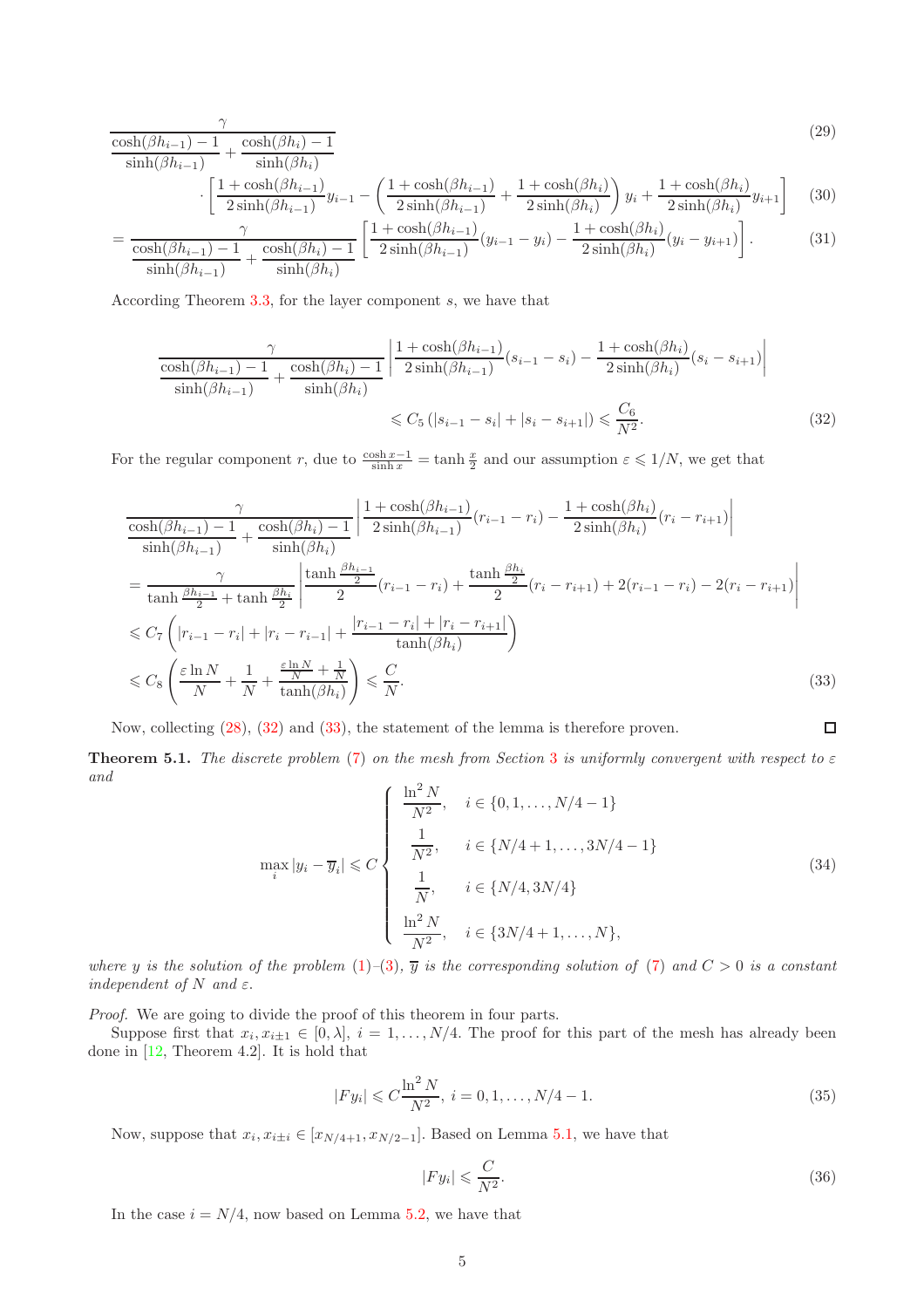<span id="page-5-0"></span>
$$
|Fy_{N/4}| \leqslant \frac{C}{N}.\tag{37}
$$

Finally, the proof in the case  $i = N/2$  is trivial, because the mesh on this part is equidistant and the influence of the layer component is negligible. Therefore

<span id="page-5-1"></span>
$$
\left| F y_{N/2} \right| \leqslant \frac{C}{N^2}.\tag{38}
$$

<span id="page-5-2"></span> $\Box$ 

<span id="page-5-7"></span><span id="page-5-5"></span><span id="page-5-4"></span><span id="page-5-3"></span> $\Box$ 

Using inequalities [\(35\)](#page-4-2), [\(36\)](#page-4-3), [\(37\)](#page-5-0) and [\(38\)](#page-5-1), we complete the proof of the theorem.

Let us show the  $\varepsilon$ -uniform convergence of second difference scheme, i.e [\(8\)](#page-1-0).

<span id="page-5-9"></span>**Lemma 5.[3](#page-2-2).** Assume that  $\varepsilon \leq \frac{C}{N}$ . In the part of the Shiskin mesh from Section 3, when  $x_i$ ,  $x_{i\pm 1} \in [x_{N/4}, 1/2]$ , we have the following estimate

<span id="page-5-6"></span>
$$
|Gy_i| \leqslant \frac{C}{N^2}, \ i = N/4, \dots, N/2 - 1. \tag{39}
$$

*Proof.* Let us rewrite  $G\tilde{y}_i$  in the following form

$$
G\tilde{y}_{i} = \frac{\gamma}{2\frac{\cosh(\beta h_{i}) - 1}{\sinh(\beta h_{i})}} \left[ \frac{2(\cosh(\beta h_{i}) + 1)}{\sinh(\beta h_{i})} (y_{i-1} - y_{i}) - \frac{2(\cosh(\beta h_{i}) + 1)}{\sinh(\beta h_{i})} (y_{i} - y_{i+1}) \right]
$$

$$
- \varepsilon^{2} \frac{y_{i-1}'' - y_{i}'' + y_{i+1}''}{\gamma} \cdot \frac{2(\cosh(\beta h_{i}) - 1)}{\sinh(\beta h_{i})} \right]
$$

$$
= \frac{\gamma}{\cosh(\beta h_{i}) - 1} [(\cosh(\beta h_{i}) - 1)(y_{i-1} - 2y_{i} + y_{i+1}) - 2(y_{i-1} - 2y_{i} + y_{i+1}) - \varepsilon^{2} (y_{i-1}'' - 2y_{i}'' + y_{i+1}'') \cdot \frac{\cosh(\beta h_{i}) - 1}{\gamma}]
$$

$$
= \gamma(y_{i-1} - 2y_{i} + y_{i+1}) - \frac{2\gamma(y_{i-1} - 2y_{i} + y_{i+1})}{\cosh(\beta h_{i}) - 1} - \varepsilon^{2} (y_{i-1}'' - y_{i}'' + y_{i+1}''). \tag{40}
$$

Using Theorem [3.3,](#page-2-2) Taylor expansion, assumption  $\varepsilon \leq \frac{1}{N}$  and the properties of the mesh from Section [3,](#page-2-2) let us estimate the expressions from [\(40\)](#page-5-2). We get that

$$
|y_{i-1} - 2y_i + y_{i+1}| \le C_1 (|r_{i-1} - r_i + r_{i+1}| + |s_{i-1} - 2s_i + s_{i+1}|)
$$
  

$$
\le C_2 \left( \frac{|r''(\xi_i^+) + r''(\xi_i^-)|}{2} h_i^2 + e^{-\frac{x_{i-1}}{\varepsilon}} \sqrt{m} \right) \le \frac{C_3}{N^2},
$$
(41)

$$
\frac{1}{\cosh(\beta h_i) - 1} \leqslant \frac{2}{(\beta h_i)^2} = \frac{2\varepsilon^2}{\gamma h_i^2} \leqslant C_3,\tag{42}
$$

$$
\varepsilon^{2} |y''_{i-1} - y''_{i} + y''_{i+1}| \leqslant \varepsilon^{2} |r''_{i-1} - r''_{i} + r''_{i+1}| + \varepsilon^{2} |s''_{i-1} - s''_{i} + s''_{i+1}|
$$
  

$$
\leq C_{4} \varepsilon^{2} \left( 1 + \frac{e^{-\frac{x_{i-1}}{\varepsilon} \sqrt{m}}}{\varepsilon^{2}} \right) \leq \frac{C_{5}}{N^{2}},
$$
(43)

where  $\xi_i^- \in (x_{i-1}, x_i), \xi_i^+ \in (x_i, x_{i+1}).$ 

Now using  $(40)$ ,  $(41)$ ,  $(42)$  and  $(43)$ , we obtain  $(39)$ .

<span id="page-5-10"></span>**Lemma 5.4.** Assume that  $\varepsilon \leq \frac{C}{N}$ . In the part of the Shiskin mesh from Section [3](#page-2-2), when  $x_i = x_{N/4}$ , we have the following estimate

<span id="page-5-8"></span>
$$
\left|Gy_{N/4}\right| \leqslant \frac{C}{N}.\tag{44}
$$

*Proof.* Using  $(12)$ , let us write  $Gy_i$  in the following form

$$
Gy_i = \frac{\gamma}{\Delta d_i + \Delta d_{i+1}} [(4a_i + \Delta d_i + \Delta d_{i+1})(y_{i-1} - y_i) - (4a_{i+1} + \Delta d_i + \Delta d_{i+1})(y_i - y_{i+1})]
$$
  
 
$$
- (f_{i-1} + 2f_i + f_{i+1})
$$
  
 
$$
= \frac{4\gamma}{\Delta d_i + \Delta d_{i+1}} [a_i(y_{i-1} - y_i) - a_{i+1}(y_i - y_{i+1})] + \gamma(y_{i-1} - 2y_i + y_{i+1}) - (f_{i-1} + 2f_i + f_{i+1}).
$$
 (45)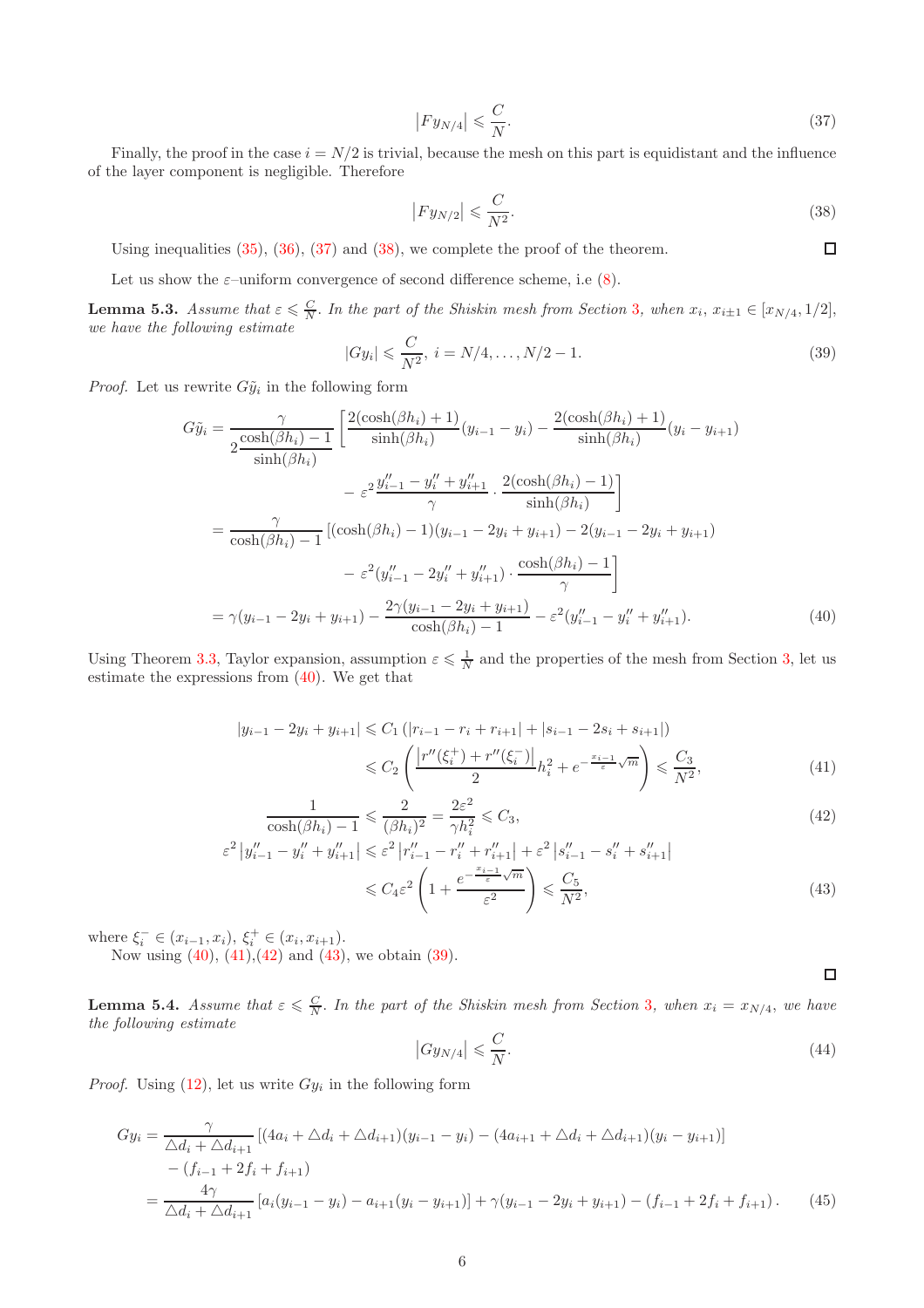In a similar way, as in the previously lemmas, we can get

$$
|y_{i-1} - 2y_i + y_{i+1}| \le |s_{i-1} - 2s_i + s_{i+1}| + |r_{i-1} - 2r_i + r_{i+1}| \le C_1 \left(\frac{1}{N^2} + \frac{1}{N}\right),\tag{46}
$$

$$
|f_{i-1} + 2f_i + f_{i+1}| \leqslant \frac{C_2}{N^2}.\tag{47}
$$

Using the identity  $\frac{\cosh x - 1}{\sinh} = \tanh \frac{x}{2}$  and Theorem [3.3,](#page-2-2) we have that

$$
\frac{4\gamma}{\Delta d_i + \Delta d_{i+1}} \left[ a_i (y_{i-1} - y_i) - a_{i+1} (y_i - y_{i+1}) \right]
$$
\n
$$
= \frac{4\gamma}{\tanh \frac{\beta h_{i-1}}{2} + \tanh \frac{\beta h_i}{2}} \left[ \frac{1}{\sinh(\beta h_{i-1})} |s_{i-1} - s_i| - \frac{1}{\sinh(\beta h_i)} |s_i - s_{i+1}| \right]
$$
\n
$$
+ \frac{1}{\sinh(\beta h_{i-1})} |r_{i-1} - r_i| - \frac{1}{\sinh(\beta h_i)} |r_i - r_{i+1}| \right].
$$
\n(48)

Due to Theorem [3.3](#page-2-2) and assumption  $\varepsilon \leqslant \frac{C}{N}$ , hold the next inequalities

$$
\frac{\gamma}{\tanh\frac{\beta h_{i-1}}{2} + \tanh\frac{\beta h_i}{2}} \leqslant \frac{4\gamma}{\tanh\frac{\beta h_i}{2}} \leqslant C_1,\tag{49}
$$

$$
\frac{1}{\sinh(\beta h_{i-1})}|s_{i-1} - s_i| \leq \frac{1}{\beta h_{i-1}}|s_{i-1} - s_i| \leq C_2 \cdot \frac{1}{\frac{\ln N}{N}} \cdot \frac{1}{N^2} = \frac{C_2}{N \ln N},\tag{50}
$$

$$
\frac{1}{\sinh(\beta h_i)} |s_i - s_{i+1}| \leq \frac{1}{\beta h_i} |s_i - s_{i+1}| \leq \frac{C_3}{N^2},\tag{51}
$$

$$
\frac{1}{\sinh(\beta h_{i-1})}|r_{i-1}-r_i| \leqslant \frac{1}{\beta h_{i-1}}|r_{i-1}-r_i| \leqslant \frac{1}{\frac{\ln N}{N}} \cdot C_4 \frac{\varepsilon \ln N}{N} = C_4 \varepsilon,\tag{52}
$$

$$
\frac{1}{\sinh(\beta h_i)} |r_i - r_{i+1}| \leq \frac{1}{\beta h_i} |r_i - r_{i+1}| \leq \frac{C_5}{N}.
$$
\n(53)

Now, using [\(45\)](#page-5-7), [\(46\)](#page-6-0), [\(47\)](#page-6-1), [\(48\)](#page-6-2), [\(49\)](#page-6-3), [\(50\)](#page-6-4), [\(51\)](#page-6-5), [\(52\)](#page-6-6) and [\(53\)](#page-6-7), we obtain [\(44\)](#page-5-8).

**Theorem 5.2.** The discrete problem [\(9\)](#page-1-4) on the mesh from Section [3](#page-2-2) is uniformly convergent with respect to  $\varepsilon$ and

$$
\max_{i} |y_{i} - \tilde{y}_{i}| \leq C \begin{cases} \frac{\ln^{2} N}{N^{2}}, & i \in \{0, 1, ..., N/4 - 1\} \\ \frac{1}{N^{2}}, & i \in \{N/4 + 1, ..., 3N/4 - 1\} \\ \frac{1}{N}, & i \in \{N/4, 3N/4\} \\ \frac{\ln^{2} N}{N^{2}}, & i \in \{3N/4 + 1, ..., N\}, \end{cases}
$$
(54)

where y is the solution of the problem [\(1\)](#page-0-1)–[\(3\)](#page-0-3),  $\tilde{y}$  is the corresponding solution of [\(14\)](#page-1-2) and  $C > 0$  is a constant independent of N and  $\varepsilon$ .

Proof. Again, let us divide the proof on four parts.

Suppose first that  $x_i$ ,  $x_{i\pm 1} \in [0, \lambda]$ ,  $i = 1, \ldots, N/4$ . The proof for this part of the mesh has already been done in [\[5,](#page-11-4) Theorem 4.4]. It is proved that

<span id="page-6-8"></span>
$$
|Gy_i| \leq C \frac{\ln^2 N}{N^2}, \ i = 0, 1, \dots, N/4 - 1. \tag{55}
$$

Secondly, suppose that  $x_i, x_{i\pm 1} \in [x_{N/4+1}, x_{N/2} - 1]$ . Due to Lemma [5.3,](#page-5-9) we have that

<span id="page-6-9"></span>
$$
|Gy_i| \leqslant \frac{C}{N^2}.\tag{56}
$$

<span id="page-6-7"></span><span id="page-6-6"></span><span id="page-6-5"></span><span id="page-6-4"></span><span id="page-6-3"></span><span id="page-6-2"></span><span id="page-6-1"></span><span id="page-6-0"></span> $\Box$ 

In the case  $i = N/4$ , based on Lemma [5.4,](#page-5-10) we have the following estimate

<span id="page-6-10"></span>
$$
\left|Gy_{N/4}\right| \leqslant \frac{C}{N}.\tag{57}
$$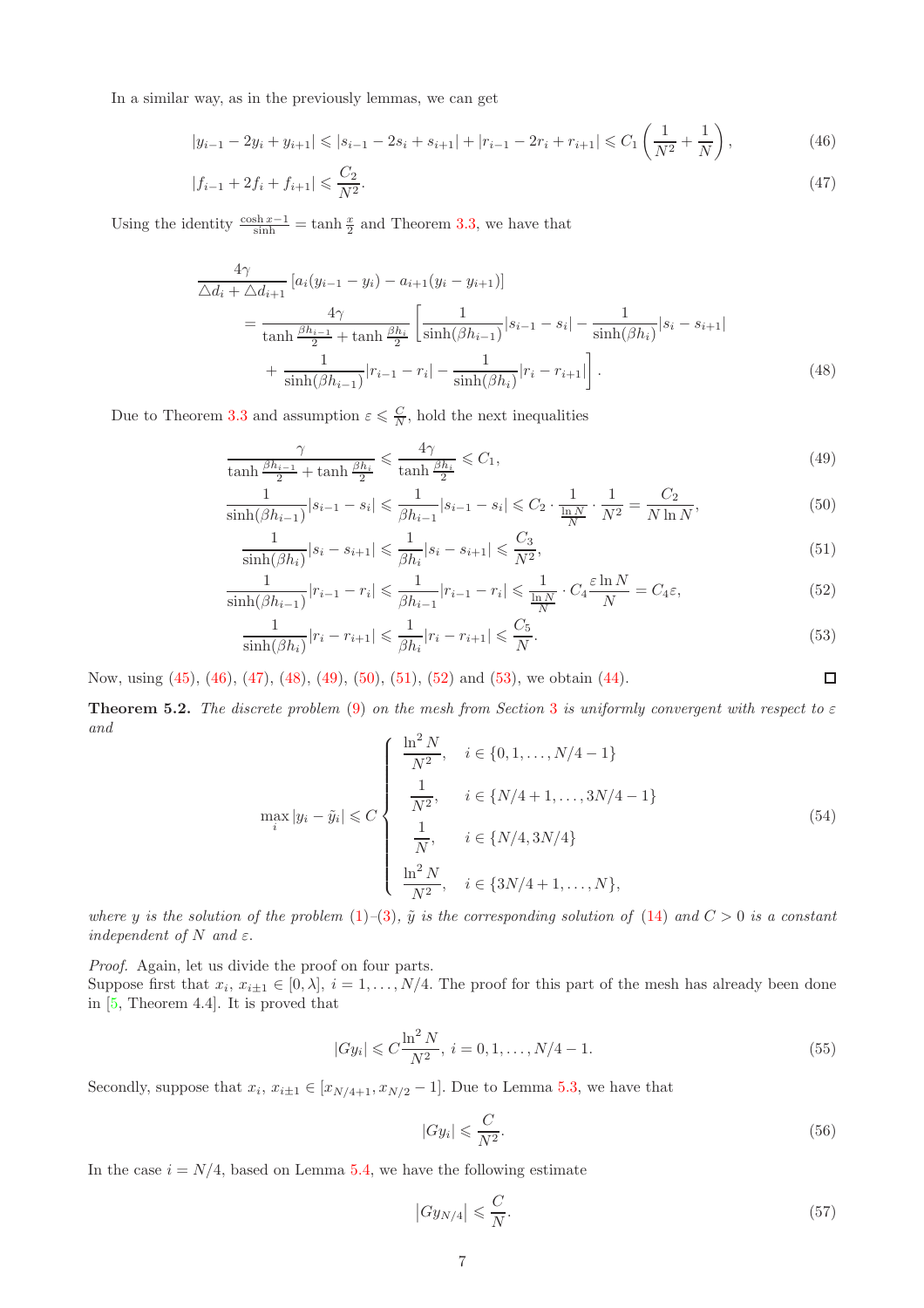At the end, in the case  $i = N/2$ , the proof is trivial, because of the properties of the mesh and the layer component. Hence, it is true that

<span id="page-7-0"></span>
$$
|Gy_i| \leqslant \frac{C}{N^2}.\tag{58}
$$

 $\Box$ 

Using [\(55\)](#page-6-8), [\(56\)](#page-6-9), [\(57\)](#page-6-10) and [\(58\)](#page-7-0), we complete the statement of the theorem.

#### 6 Numerical experiments

In this section we present numerical results to confirm the uniform accuracy of the discrete problems [\(7\)](#page-1-1) and [\(14\)](#page-1-2). Both discrete problems will be checked on two different examples. First one is the linear boundary value problem, whose exact solution is known. Second example is the nonlinear boundary value problem whose exact solution is unknown.

For the problems from our examples whose exact solution is known, we calculate  $E<sub>N</sub>$  as

$$
E_N = \max_{0 \le i \le N} |y(x_i) - \overline{y}^N(x_i)| \text{ or } E_N = \max_{0 \le i \le N} |y(x_i) - \tilde{y}^N(x_i)|,
$$
 (59)

for the problems, whose exact solution is unknown, we calculate  $E_N$ , as

<span id="page-7-2"></span>
$$
E_N = \max_{0 \leqslant i \leqslant N} \left| \overline{y}_S^{2N}(x_i) - \overline{y}^N(x_i) \right| \text{ or } E_N = \max_{0 \leqslant i \leqslant N} \left| \widetilde{y}_S^{2N}(x_i) - \widetilde{y}^N(x_i) \right|, \tag{60}
$$

the rate of convergence Ord we calculate in the usual way

$$
Ord = \frac{\ln E_N - \ln E_{2N}}{\ln \frac{2k}{k+1}}
$$
\n(61)

where  $N = 2^k$ ,  $k = 6, 7, \ldots, 11, \ \overline{y}^N(x_i)$ ,  $\tilde{y}^N(x_i)$  are the values of the numerical solutions on a mesh with  $N + 1$ mesh points, and  $\bar{y}_{S}^{2N}(x_i)$ ,  $\tilde{y}_{S}^{2N}(x_i)$  are the values of the numerical solutions on a mesh with  $2N+1$  mesh points and the transition points altered slightly to  $\lambda_S = \min\left\{\frac{2}{4}, \frac{2\varepsilon}{\sqrt{m}}\ln\frac{N}{2}\right\}.$ 

**Remark 6.1.** In a case when the exact solution is unknown we use the double mesh method, see  $[2,17,18]$  $[2,17,18]$  $[2,17,18]$  for details.

<span id="page-7-3"></span>Example 6.1. Consider the following problem

$$
\epsilon^2 y'' = y + 1 - 2\epsilon^2 + x(x - 1)
$$
 for  $x \in (0, 1)$ ,  $y(0) = y(1) = 0$ .

The exact solution of this problem is given by  $y(x) = \frac{e^{-\frac{x}{\epsilon}} + e^{-\frac{1-x}{\epsilon}}}{1}$  $\frac{1}{1+e^{-\frac{1}{\epsilon}}} - x(x-1) - 1$ . The nonlinear system was solved using the initial condition  $y_0 = -0.5$  and the value of the constant  $\gamma = 1$ .

Example 6.2. Consider the following problem

<span id="page-7-1"></span>
$$
\varepsilon^2 y'' = y^3 + y - 2 \text{ for } (0, 1), \quad y(0) = y(1) = 0,
$$
\n(62)

whose exact solution is unknown. The nonlinear system was solved using the initial condition  $y_0 = 1$ , that represents the reduced solution. The value of the constant  $\gamma = 4$  has been chosen so that the condition  $\gamma \geq f_y(x, y), \forall (x, y) \in [0, 1] \times [y_L, y_U] \subset [0, 1] \times \mathbb{R}$  is fulfilled, where  $y_L$  and  $y_U$  are lower and upper solutions, respectively, of the problem [\(62\)](#page-7-1). Because of the fact that the exact solution is unknown, we are going to calculate  $E_n$  using [\(60\)](#page-7-2).

<span id="page-7-4"></span>Example 6.3. Consider the following problem

$$
\epsilon^2 y'' = y + 1 - 2\varepsilon^2 + x(x - 1) \quad \text{for } x \in (0, 1), \quad y(0) = y(1) = 0.
$$

The exact solution of this problem is given by  $y(x) = \frac{e^{-\frac{x}{\epsilon}} + e^{-\frac{1-x}{\epsilon}}}{1}$  $\frac{1}{1+e^{-\frac{1}{\epsilon}}} - x(x-1) - 1$ . The nonlinear system was solved using the initial condition  $y_0 = -0.5$  and the value of the constant  $\gamma = 1$ .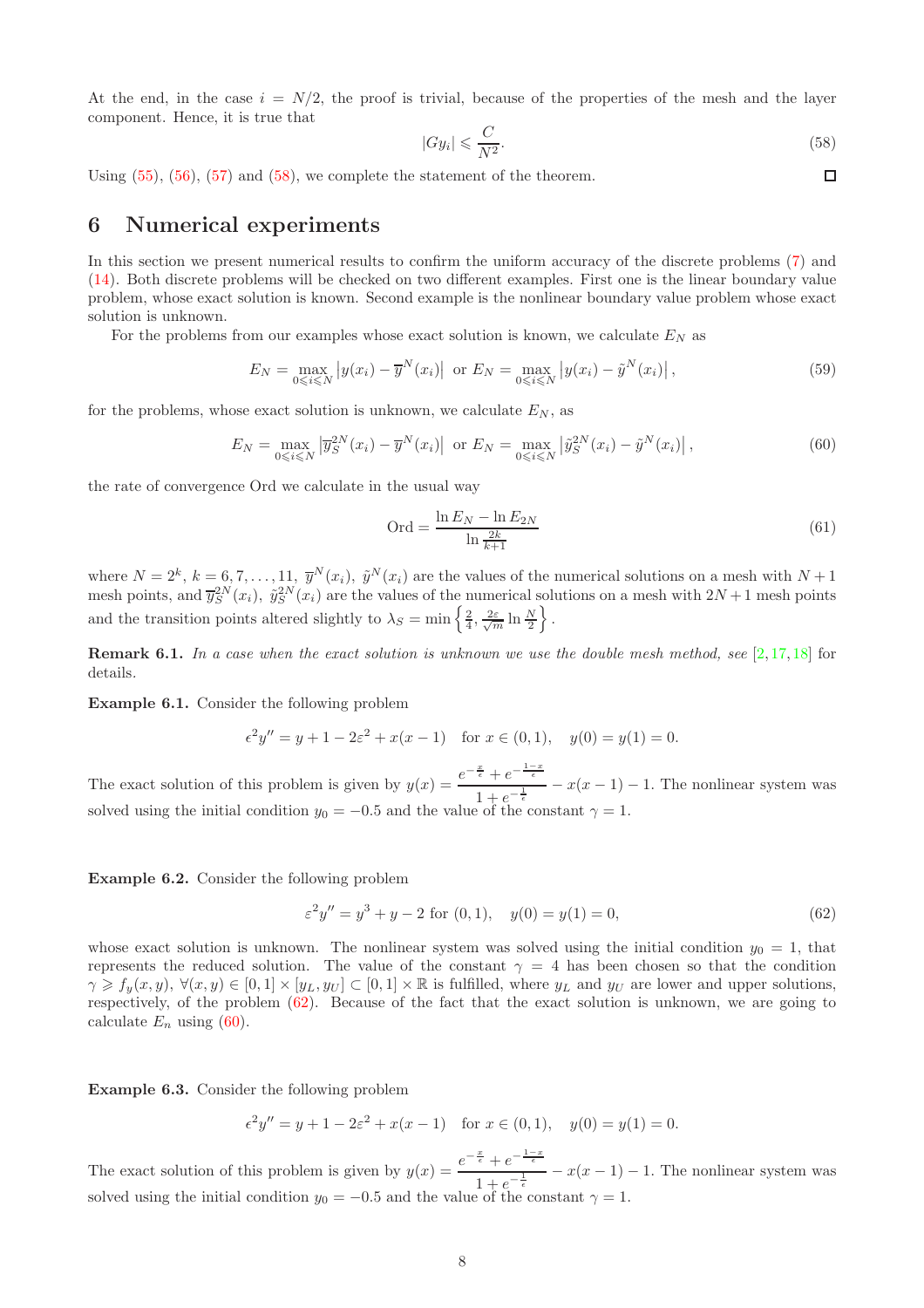| $\boldsymbol{N}$ | $E_n$          | Ord  | $E_n$          | Ord  | $E_n$          | Ord  |
|------------------|----------------|------|----------------|------|----------------|------|
| $2^6$            | $8.1585e - 04$ | 2.00 | $2.8932e - 03$ | 2.02 | $2.5827e - 02$ | 2.05 |
| $2^7\,$          | $2.7762e - 04$ | 2.00 | $9.7397e - 04$ | 2.01 | $8.5547e - 03$ | 1.96 |
| $2^8\,$          | $9.0650e - 05$ | 2.00 | $3.1625e - 04$ | 2.00 | $2.8566e - 03$ | 1.99 |
| 2 <sup>9</sup>   | $3.5410e - 05$ | 2.00 | $1.2353e - 04$ | 2.00 | $1.2111e - 03$ | 2.00 |
| $2^{10}$         | $1.5738e - 05$ | 2.00 | $5.4904e - 05$ | 2.00 | $4.9827e - 04$ | 2.00 |
| $2^{11}$         | $7.7116e - 06$ |      | $2.6903e - 05$ |      | $2.4415e - 04$ |      |
| $\varepsilon$    | $2^{-3}$       |      | $2^{-5}$       |      | $2^{-10}$      |      |
| N                | $E_n$          | Ord  | $E_n$          | Ord  | $E_n$          | Ord  |
| $2^6$            | $3.9901e - 02$ | 2.04 | $3.9901e - 02$ | 2.04 | $3.9901e - 02$ | 2.04 |
| $2^7$            | $1.3288e - 02$ | 1.93 | $1.3288e - 02$ | 1.93 | $1.3288e - 02$ | 1.93 |
| $2^8\,$          | $4.5122e - 03$ | 1.99 | $4.5122e - 03$ | 1.99 | $4.5122e - 03$ | 1.99 |
| 2 <sup>9</sup>   | $1.7709e - 03$ | 1.98 | $1.7709e - 03$ | 1.98 | $1.7709e - 03$ | 1.98 |
| $2^{10}$         | $7.9347e - 04$ | 1.98 | $7.9347e - 04$ | 1.98 | $7.9347e - 04$ | 1.98 |
| $2^{11}$         | $3.9158e - 04$ |      | $3.9158e - 04$ |      | $3.9158e - 04$ |      |
| $\varepsilon$    | $2^{-15}$      |      | $2^{-25}$      |      | $2^{-30}$      |      |
| N                | $E_n$          | Ord  | $E_n$          | Ord  | $E_n$          | Ord  |
| $2^{6}$          | $3.9901e - 02$ | 2.04 | $4.0243e - 02$ | 2.02 | $4.0248e - 02$ | 2.02 |
| $2^7$            | $1.3288e - 02$ | 1.93 | $1.3581e - 02$ | 1.92 | $1.3582e - 02$ | 1.92 |
| $2^8\,$          | $4.5122e - 03$ | 1.99 | $4.6375e - 03$ | 1.97 | $4.6381e - 03$ | 1.97 |
| 2 <sup>9</sup>   | $1.7709e - 03$ | 1.98 | $1.8372e - 03$ | 1.98 | $1.8375e - 03$ | 1.98 |
| $2^{10}$         | $1.7709e - 03$ | 1.98 | $8.2321e - 04$ | 1.98 | $8.2331e - 04$ | 1.98 |
| $2^{11}$         | $3.9158e - 04$ |      | $4.0626e - 04$ |      | $4.0631e - 04$ |      |
| $\varepsilon$    | $2^{-35}$      |      | $2^{-40}$      |      | $2^{-45}$      |      |

Table 1: Errors  $E_N$  and convergence rates Ord for approximate solutions from Example 6.1.

| $\boldsymbol{N}$ | $E_n$          | Ord  | $E_n$          | Ord  | $E_n$          | Ord  |
|------------------|----------------|------|----------------|------|----------------|------|
| $2^6$            | $7.1345e - 04$ | 2.02 | $3.7134e - 03$ | 2.01 | $1.5182e - 02$ | 2.09 |
| $2^7$            | $2.4017e - 04$ | 2.01 | $1.2564e - 04$ | 2.01 | $4.9236e - 03$ | 1.96 |
| $2^8$            | $7.7985e - 05$ | 2.00 | $3.1655e - 04$ | 2.00 | $1.6403e - 03$ | 2.09 |
| 2 <sup>9</sup>   | $3.0463e - 05$ | 2.00 | $1.2959e - 04$ | 2.00 | $5.1903e - 04$ | 2.00 |
| $2^{10}$         | $1.3539e - 05$ | 2.00 | $3.9986e - 05$ | 2.00 | $1.6001e - 04$ | 2.00 |
| $2^{11}$         | $6.6341e - 06$ |      | $1.2096e - 05$ |      | $4.8389e - 05$ |      |
| $\varepsilon$    | $2^{-3}$       |      | $2^{-5}$       |      | $2^{-10}$      |      |
| N                | $E_n$          | Ord  | $E_n$          | Ord  | $E_n$          | Ord  |
| 2 <sup>6</sup>   | $1.5181e - 02$ | 2.09 | $1.5181e - 02$ | 2.09 | $1.5181e - 02$ | 2.09 |
| $2^7\,$          | $4.9236e - 03$ | 1.96 | $4.9236e - 03$ | 1.96 | $4.9236e - 03$ | 1.96 |
| $2^8\,$          | $1.6403e - 03$ | 2.00 | $1.6403e - 03$ | 2.00 | $1.6403e - 03$ | 2.00 |
| $2^9$            | $5.1903e - 04$ | 2.00 | $5.1903e - 04$ | 2.00 | $5.1903e - 04$ | 2.00 |
| $2^{10}$         | $1.6001e - 04$ | 2.00 | $1.6001e - 04$ | 2.00 | $1.6001e - 04$ | 2.00 |
| $2^{11}$         | $4.8389e - 05$ |      | $4.8389e - 05$ |      | $4.8389e - 05$ |      |
| $\varepsilon$    | $2^{-15}$      |      | $25 - 25$      |      | $2^{-30}$      |      |
| $\boldsymbol{N}$ | $E_n$          | Ord  | $E_n$          | Ord  | $E_n$          | Ord  |
| 2 <sup>6</sup>   | $1.5181e - 02$ | 2.09 | $1.5184e - 02$ | 2.09 | $1.5795e - 02$ | 2.09 |
| $2^7\,$          | $4.9236e - 03$ | 1.96 | $4.9221e - 03$ | 1.96 | $5.1202e - 03$ | 1.96 |
| $2^8\,$          | $1.6403e - 03$ | 2.00 | $1.6436e - 03$ | 1.99 | $1.7097e - 03$ | 1.99 |
| $2^9$            | $5.1903e - 04$ | 2.00 | $6.4509e - 04$ | 2.00 | $6.7102e - 04$ | 2.00 |
| $2^{10}$         | $1.6002e - 04$ | 2.00 | $2.8669e - 04$ | 2.00 | $2.9823e - 04$ | 2.00 |
| $2^{11}$         | $4.8390e - 05$ |      | $1.4048e - 04$ |      | $1.4613e - 04$ |      |
| $\varepsilon$    | $2^{-35}$      |      | $2^{-40}$      |      | $2^{-45}$      |      |

Table 2: Errors  $E_N$  and convergence rates Ord for approximate solutions from Example 6.2.

**Example 6.4.** Consider the following problem

<span id="page-8-0"></span>
$$
\varepsilon^2 y'' = y^3 + y - 2 \text{ for } (0,1), \quad y(0) = y(1) = 0,\tag{63}
$$

whose exact solution is unknown. The nonlinear system was solved using the initial condition  $y_0 = 1$ , that represents the reduced solution. The value of the constant  $\gamma = 4$  has been chosen so that the condition  $\gamma \geq f_y(x, y), \forall (x, y) \in [0, 1] \times [y_L, y_U] \subset [0, 1] \times \mathbb{R}$  is fulfilled, where  $y_L$  and  $y_U$  are lower and upper solutions, respectively, of the problem  $(62)$ . Because of the fact that the exact solution is unknown, we are going to calculate  $E_n$  using (60).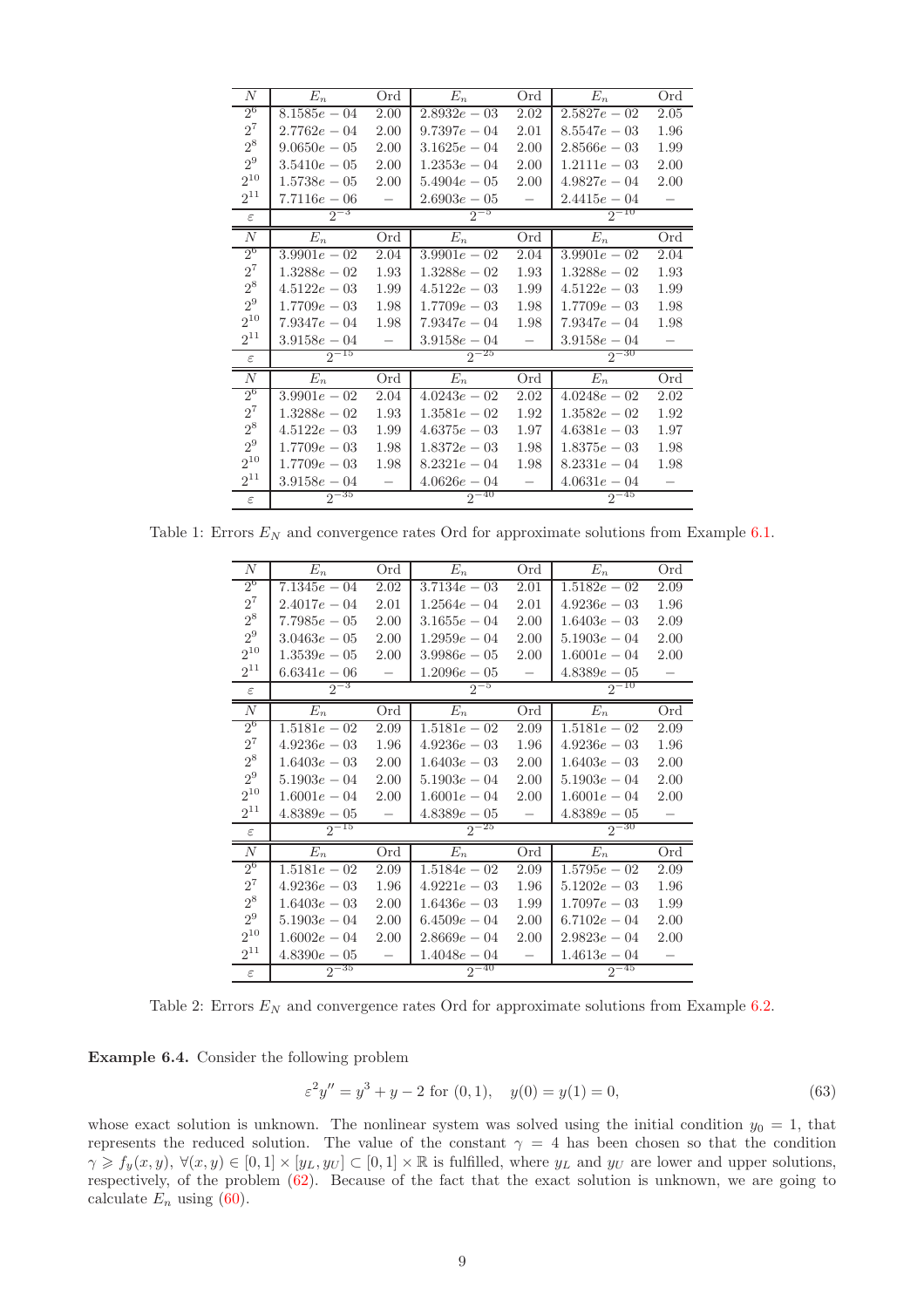| N              | $E_n$          | Ord                      | $E_n$          | Ord                      | $E_n$          | Ord  |
|----------------|----------------|--------------------------|----------------|--------------------------|----------------|------|
| $2^6$          | $9.0262e - 04$ | 2.05                     | $4.4799e - 03$ | 2.03                     | $3.9479e - 02$ | 2.01 |
| $2^7\,$        | $2.8729e - 04$ | 1.91                     | $1.4999e - 03$ | 1.92                     | $1.3362e - 03$ | 1.93 |
| $2^8$          | $9.8102e - 05$ | 1.95                     | $5.1221e - 04$ | 1.95                     | $4.5373e - 03$ | 1.96 |
| 2 <sup>9</sup> | $3.9049e - 05$ | 1.99                     | $2.0484e - 04$ | 1.99                     | $1.8060e - 03$ | 1.97 |
| $2^{10}$       | $1.7496e - 05$ | 1.99                     | $9.1409e - 05$ | 1.99                     | $8.1249e - 04$ | 1.97 |
| $2^{11}$       | $8.6345e - 06$ |                          | $4.4951e - 05$ |                          | $4.0241e - 04$ |      |
| $\varepsilon$  | $2^{-3}$       |                          | $2^{-5}$       |                          | $2^{-10}$      |      |
| $\overline{N}$ | $E_n$          | Ord                      | $E_n$          | Ord                      | $E_n$          | Ord  |
| $2^6$          | $3.9479e - 02$ | 2.01                     | $3.9479e - 02$ | 2.01                     | $3.9479e - 02$ | 2.01 |
| $2^7\,$        | $1.3362e - 03$ | 1.93                     | $1.3362e - 03$ | 1.93                     | $1.3362e - 03$ | 1.93 |
| $2^8\,$        | $4.5373e - 03$ | 1.96                     | $4.5373e - 03$ | 1.96                     | $4.5373e - 03$ | 1.96 |
| 2 <sup>9</sup> | $1.8060e - 03$ | 1.97                     | $1.8060e - 03$ | 1.97                     | $1.8060e - 03$ | 1.97 |
| $2^{10}$       | $8.1249e - 04$ | 1.97                     | $8.1249e - 04$ | 1.97                     | $8.1249e - 04$ | 1.97 |
| $2^{11}$       | $4.0241e - 04$ | $\overline{\phantom{0}}$ | $4.0241e - 04$ |                          | $4.0241e - 04$ |      |
| $\varepsilon$  | $2^{-15}$      |                          | $2^{-25}$      |                          | $2^{-30}$      |      |
| $\cal N$       | $E_n$          | Ord                      | $E_n$          | Ord                      | $E_n$          | Ord  |
| 2 <sup>6</sup> | $3.9479e - 02$ | 2.01                     | $3.9483e - 02$ | 2.01                     | $3.9485e - 02$ | 2.01 |
| $2^7\,$        | $1.3362e - 03$ | 1.93                     | $1.3363e - 03$ | 1.93                     | $1.3364e - 03$ | 1.93 |
| $2^8$          | $4.5373e - 03$ | 1.96                     | $4.5377e - 03$ | 1.95                     | $4.5378e - 03$ | 1.95 |
| 2 <sup>9</sup> | $1.8060e - 03$ | 1.97                     | $1.8147e - 03$ | 1.97                     | $1.8180e - 03$ | 1.97 |
| $2^{10}$       | $8.1249e - 04$ | 1.97                     | $8.1641e - 04$ | 1.97                     | $8.1645e - 04$ | 1.97 |
| $2^{11}$       | $4.0241e - 04$ | $\overline{\phantom{0}}$ | $4.0434e - 04$ | $\overline{\phantom{m}}$ | $4.0436e - 04$ | -    |
| $\varepsilon$  | $2^{-35}$      |                          | $2^{-40}$      |                          | $2^{-45}$      |      |

Table 3: Errors  $E_N$  and convergence rates Ord for approximate solutions from Example 6.3.

| N              | $E_n$          | Ord  | $E_n$          | Ord  | $E_n$          | Ord  |
|----------------|----------------|------|----------------|------|----------------|------|
| $2^6$          | $8.8623e - 04$ | 2.09 | $3.4567e - 03$ | 2.11 | $1.1656e - 02$ | 2.10 |
| $2^7\,$        | $2.8728e - 05$ | 1.92 | $1.1085e - 03$ | 1.93 | $3.7537e - 03$ | 1.91 |
| $2^8$          | $9.8102e - 05$ | 1.96 | $3.7643e - 04$ | 1.95 | $1.2923e - 03$ | 1.98 |
| $2^9$          | $3.9049e - 05$ | 1.98 | $1.5054e - 04$ | 1.98 | $4.1404e - 04$ | 1.99 |
| $2^{10}$       | $1.7496e - 05$ | 1.98 | $6.7451e - 05$ | 1.99 | $1.2855e - 04$ | 2.00 |
| $2^{11}$       | $8.6345e - 06$ |      | $3.3169e - 05$ |      | $3.8914e - 05$ |      |
| $\varepsilon$  | $2^{-3}$       |      | $2^{-5}$       |      | $2^{-10}$      |      |
| $\overline{N}$ | $E_n$          | Ord  | $E_n$          | Ord  | $E_n$          | Ord  |
| 2 <sup>6</sup> | $1.1656e - 02$ | 2.10 | $1.1656e - 02$ | 2.10 | $1.1656e - 02$ | 2.10 |
| $2^7$          | $3.7537e - 03$ | 1.91 | $3.7537e - 03$ | 1.91 | $3.7537e - 03$ | 1.91 |
| $2^8$          | $1.2923e - 03$ | 1.98 | $1.2923e - 03$ | 1.98 | $1.2923e - 03$ | 1.98 |
| 2 <sup>9</sup> | $4.1404e - 04$ | 1.99 | $4.1404e - 04$ | 1.99 | $4.1404e - 04$ | 1.99 |
| $2^{10}$       | $1.2855e - 04$ | 2.00 | $1.2855e - 04$ | 2.00 | $1.2855e - 04$ | 2.00 |
| $2^{11}$       | $3.8914e - 05$ |      | $3.8914e - 05$ |      | $3.8914e - 05$ |      |
| $\varepsilon$  | $2^{-15}$      |      | $2^{-25}$      |      | $2^{-30}$      |      |
| $\overline{N}$ | $E_n$          | Ord  | $E_n$          | Ord  | $E_n$          | Ord  |
| $2^6$          | $1.1656e - 02$ | 2.10 | $1.1656e - 02$ | 2.10 | $1.1656e - 02$ | 2.10 |
| $2^7$          | $3.7537e - 03$ | 1.91 | $3.7537e - 03$ | 1.91 | $3.7537e - 03$ | 1.91 |
| $2^8\,$        | $1.2923e - 03$ | 1.98 | $1.2923e - 03$ | 1.98 | $1.2923e - 03$ | 1.98 |
| 2 <sup>9</sup> | $4.1404e - 04$ | 1.99 | $4.1404e - 04$ | 1.99 | $4.1404e - 04$ | 1.99 |
| $2^{10}$       | $1.2855e - 04$ | 2.00 | $1.2855e - 04$ | 2.00 | $1.2855e - 04$ | 2.00 |
| $2^{11}$       | $3.8914e - 05$ |      | $3.8914e - 05$ |      | $3.8914e - 05$ |      |
|                | $2^{-35}$      |      | $2^{-40}$      |      | $2^{-45}$      |      |

Table 4: Errors  ${\cal E}_N$  and convergence rates Ord for approximate solutions from Example 6.4.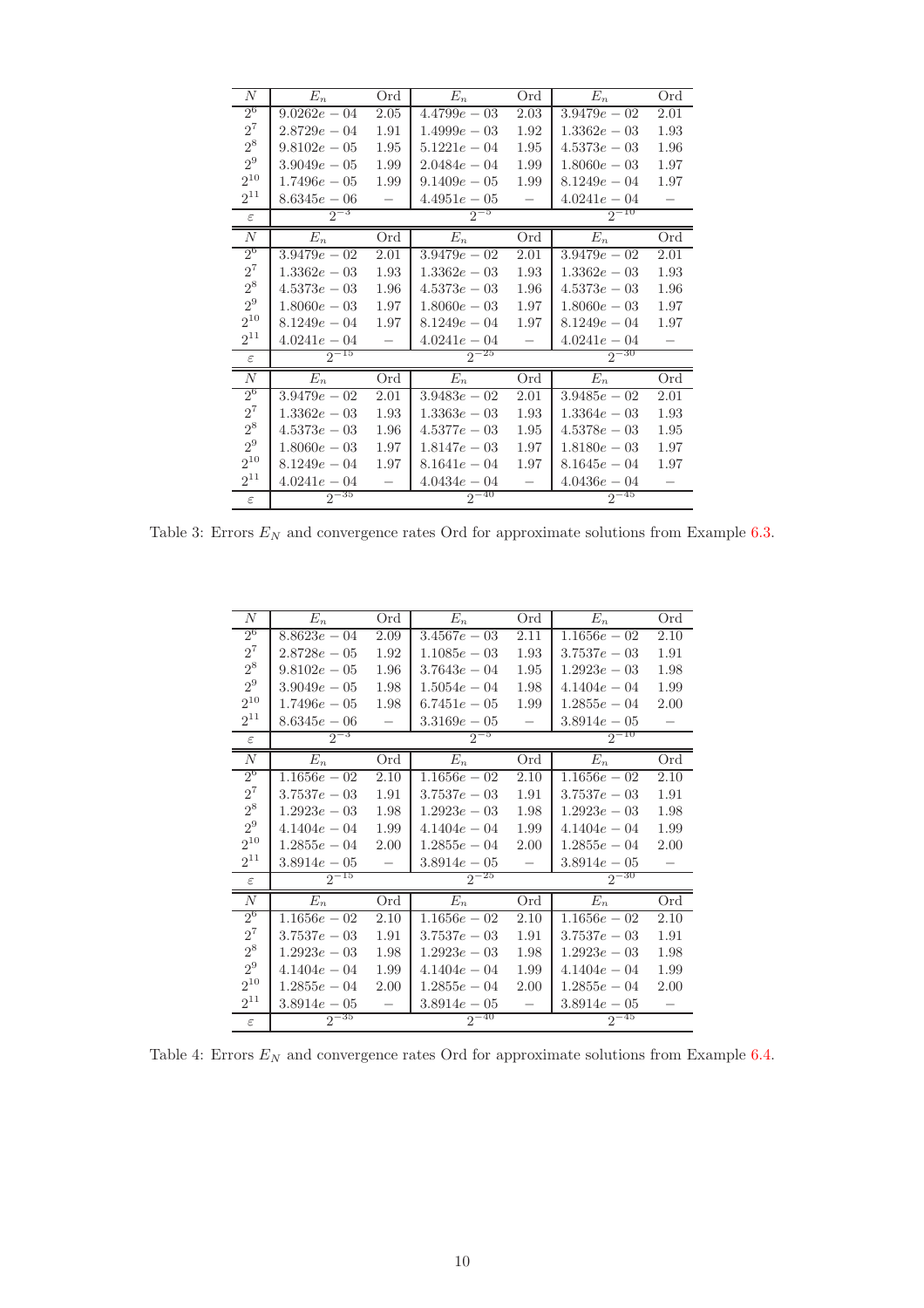

Figure 1: Graphics of the numerical and exact solutions for  $N = 32$  and  $\varepsilon = 2^{-3}$ ,  $2^{-5}$ ,  $2^{-7}$ ,  $2^{-9}$  for Example [6.1](#page-7-3) and Example [6.3](#page-7-4)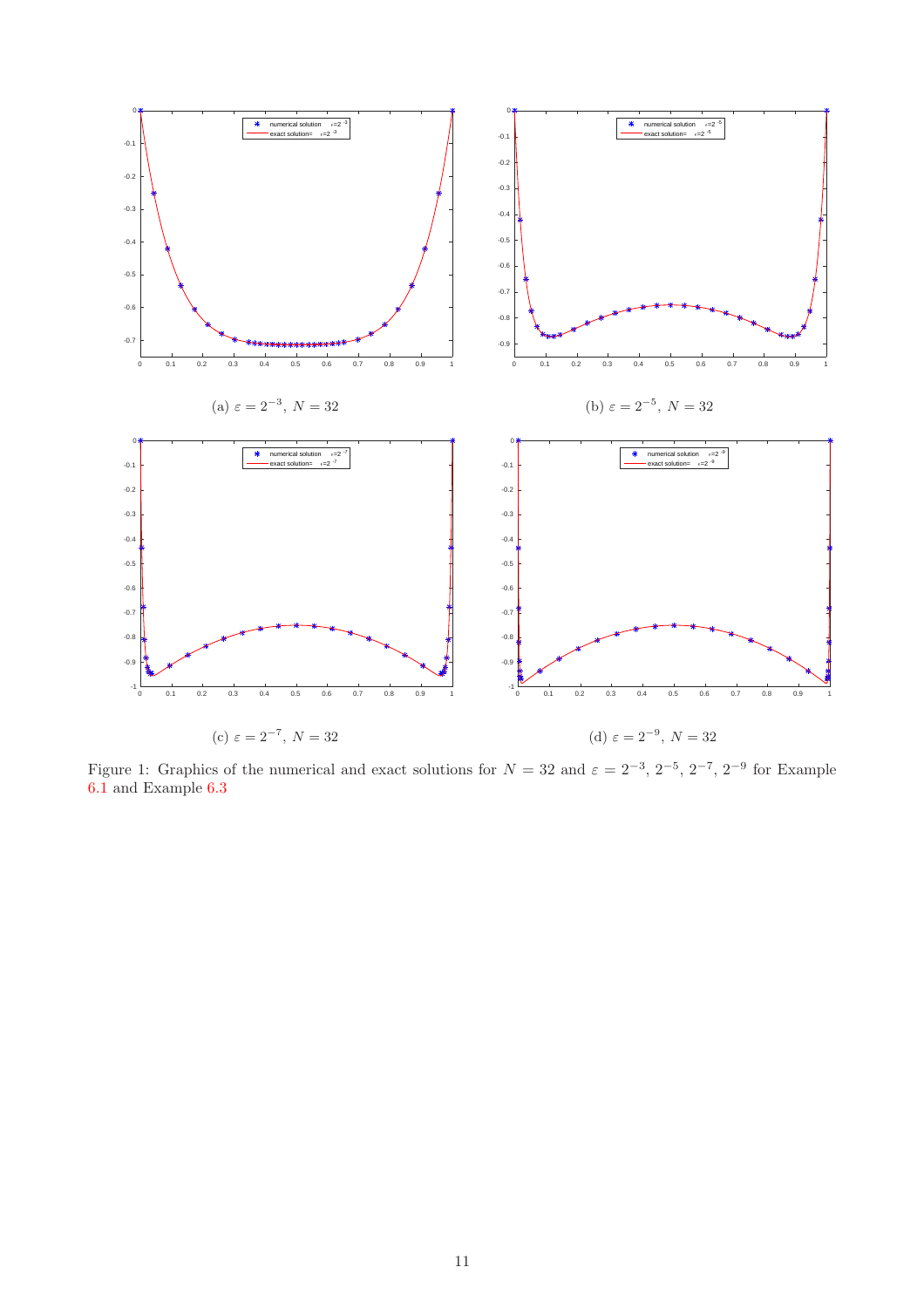

Figure 2: Graphics of the numerical and solutions for  $N = 32, 64$  and  $\varepsilon = 2^{-3}, 2^{-5}, 2^{-7}, 2^{-9}$  for Example [6.2](#page-7-1) and Example [6.4](#page-8-0)

### <span id="page-11-0"></span>References

- [1] I. Boglaev, Approximate solution of a non-linear boundary value problem with a small parameter for the highest-order differential, Zh. Vychisl. Mat. i Mat. Fiz., 24(11), (1984), pp. 1649–1656.
- <span id="page-11-5"></span>[2] E.P. Doolan, J.J.H. Miller and W.H.A. Schilders, Uniform numerical methods for problems with initial and boundary layers, Boole Press, Dublin, 1980.
- <span id="page-11-1"></span>[3] E. Duvnjaković, S. Karasuljić and N. Okičić, *Difference Scheme for Semilinear Reaction-Diffusion Problem*, 14th International Research/Expert Conference Trends in the Development of Machinery and Associated Technology TMT 2010, 7. Mediterranean Cruise, (2010), pp. 793–796.
- <span id="page-11-2"></span>[4] E. Duvnjaković and S. Karasuljić, *Difference Scheme for Semilinear Reaction-Diffusion Problem on a Mesh* of Bakhvalov Type, Mathematica Balkanica, 25(5), (2011), pp. 499–504.
- <span id="page-11-4"></span>[5] E. Duvnjaković, S. Karasuljić, V. Pašić and H. Zarin, A uniformly convergent difference scheme on a modified Shishkin mesh for the singularly perturbed reaction-diffusion boundary value problem, Journal of Modern Methods in Numerical Mathematics 6(1), (2015), pp. 28-43.
- <span id="page-11-3"></span>[6] E. Duvnjaković and S. Karasuljić, Uniformly Convergente Difference Scheme for Semilinear Reaction-Diffusion Problem, SEE Doctoral Year Evaluation Workshop, Skopje, Macedonia, 2011.
- [7] E. Duvnjaković and S. Karasuljić, Difference Scheme for Semilinear Reaction-Diffusion Problem, The Seventh Bosnian-Herzegovinian Mathematical Conference, Sarajevo, BiH, 2012.